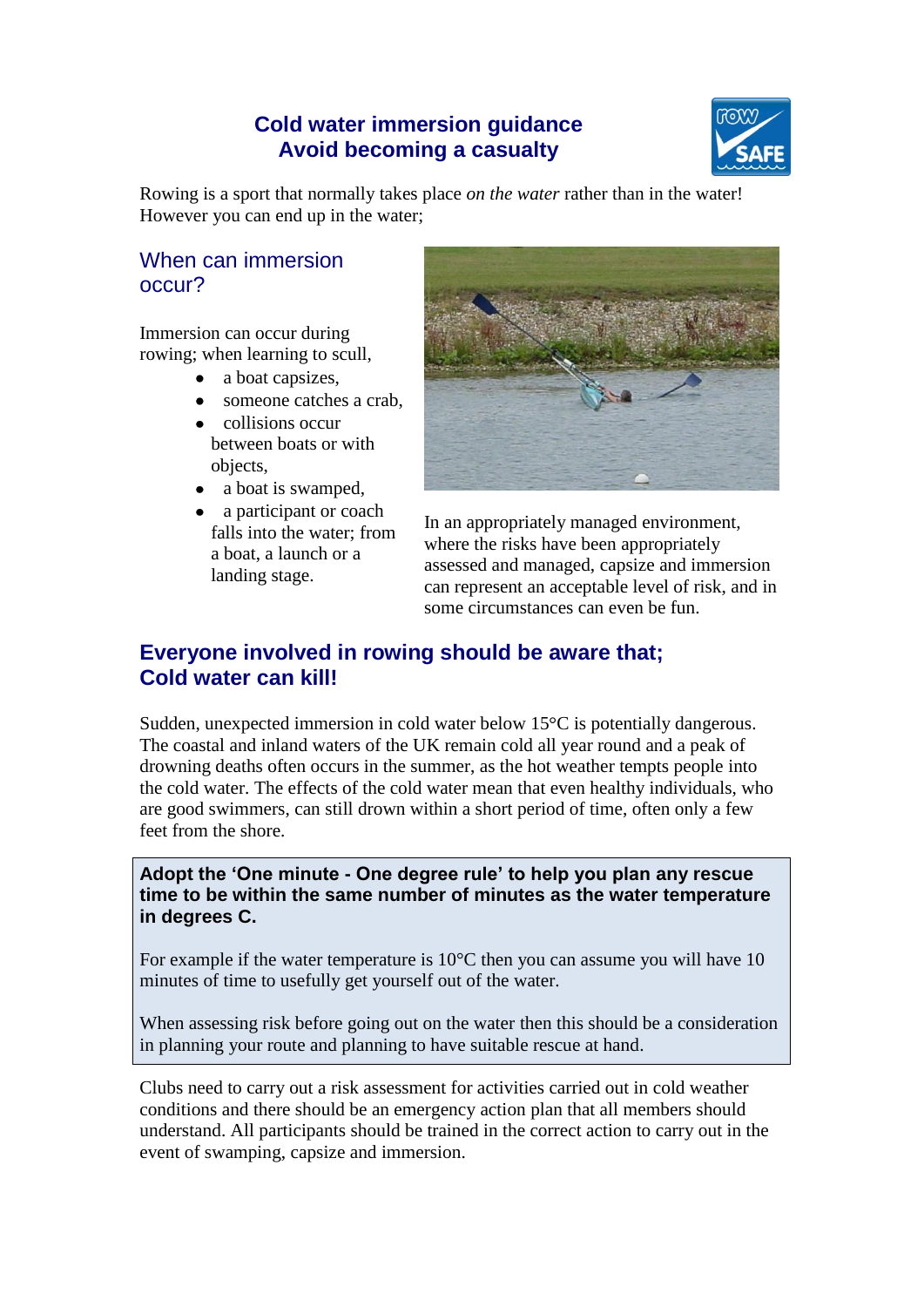# **Why is cold water such a risk?**

Cold water affects your breathing and circulation and these pose a risk, even before hypothermia from immersion develops.

### **The cold shock response. (Maximum risk 0-5 minutes)**

If you fall into cold water, you will immediately start gasping and will hyperventilate by 4-5 times your breathing at rest. This increases the possibility that you will breathe in water and may mean that you can"t hold your breath. If there are waves too, you are more likely to inhale water as you won't be able to co-ordinate your breathing with the peaks and troughs.

Cardiac irregularities or cardiac arrest can occur as your heart rate increases rapidly and the blood flow in your skin shuts down, diverting your blood to your central circulation and causing a sudden spike your blood pressure.

If you fall in the water, keep your nose and mouth clear of the water and face away from the waves.

In these first few minutes the main priority is to stay calm! Don"t panic! It is important to know that your breathing and heart rate will decrease after the first minutes in the water. Know that the gasping and hyperventilation will pass!

The main aim initially is to stay afloat. Upon falling in, try to keep a hold on the boat to keep you afloat as you deal with the cold shock. It is important to know what the effects of the cold can be, so that should you fall in, you know what to expect

### Reducing the risk from cold shock

- **Consider the use of automatic lifejacket.** If the water is very cold this may be the only factor that saves the person
- **Avoid submersion;** If possible, try to keep your head and face out of the water when you fall in, and face away from the waves
- **Remain calm,** as your breathing and heart rate will decrease after the first  $\bullet$ minutes in the water.
- **Practice capsize and immersion training in a warm pool**

### **Dry-drowning.**

#### **(Maximum risk immediately to any time after immersion)**

As you fall in and when you are in the water, cold water hitting your throat can cause it to spasm and stop water, but also air! getting into your lungs. This shock to your throat causes "dry-drowning" where casualties are found to have no water in their lungs. When falling in, keep your mouth closed and pinch your nose shut if you can, avoid jumping feet first into water as this will cause the water to shoot up your nose and hit your throat. When in the water, keep your back to the waves to help stop the water going into your mouth and nose.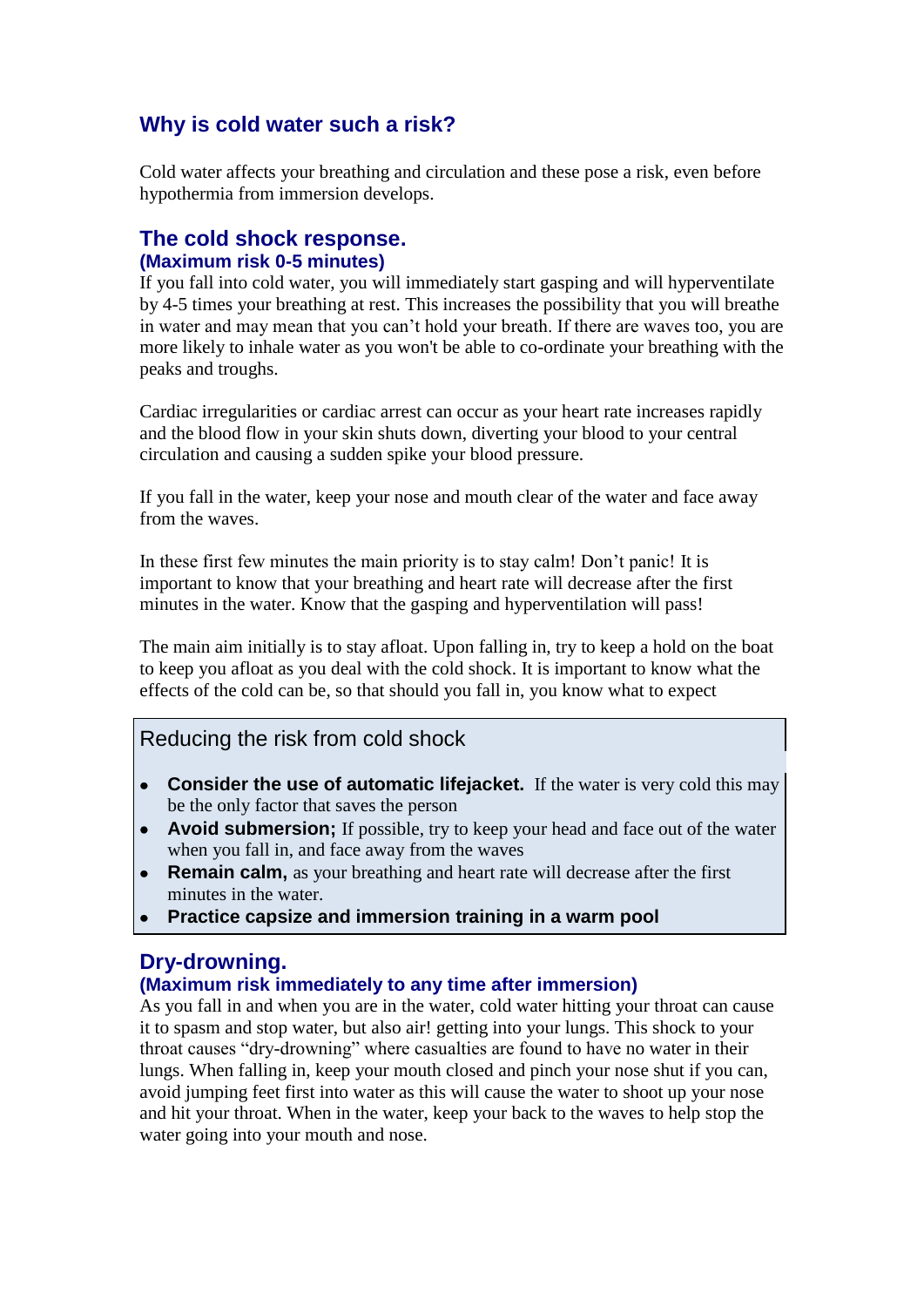### **Cold incapacitation and swim failure. (Risk increases with time in the water)**

Once you are over the initial shock you are likely to be feeling cold, wet, and dazed. The next risk from being immersed is cold incapacitation which can lead to swim failure. Water has about 25 times the thermal conductivity of air and so is much more effective at removing body heat.

The use of your hands arms and legs will be affected, making it difficult to swim, grip a throwline, climb a ladder, hold onto a boat, or climb into a rescue boat to safety. You may eventually not be able to hold onto the boat causing you to lose your grip and drown.

If swimming, it doesn"t matter how good a swimmer you are, the cold leads to rapid heat loss in your limbs, cooling your muscles, shutting down your circulation and slowing your nerve impulses. Your cold-affected limbs will cause you to adopt a more upright swimming posture, drastically slowing your forward progress.

The risk of cold incapacitation and swim failure increases with the time you are immersed in the water. Once you have dealt with the cold shock the priority is to **get as much of your body out of the water as quickly as possible, (preferably all of it!)** before your dexterity and muscles are affected.

**Don't waste time trying to right the boat. The quickest way to do this is to lie across the upturned hull of the boat. Use the boat as your life raft!** 



This should at least get your torso out of the cooling water and reduce heat loss

In an accidental capsize of a single, double/pair, buoyant four or eight, where you would normally remain out of the water when swamped, you should be able to get onto the hull to support you. If you have entered the water because your boat has swamped and has insufficient buoyancy to support the crew, it won"t be much use as a life raft to keep the torsos out of the water.

### Reducing the risk of swim failure

- **Consider wearing an automatically inflating lifejacket.** If the water is very cold this may be the factor to save you. G-Tech make one suitable lifejackets for sculling and rowing
- **Remain with the boat.** It will help to keep you afloat or act as a life raft.
- **Try and get as much of your body as possible out of the water;** either by re-entering the boat, or lying across the upturned hull and deck
- **Get as much of your body out of the water as quickly as possible** before your grip is affected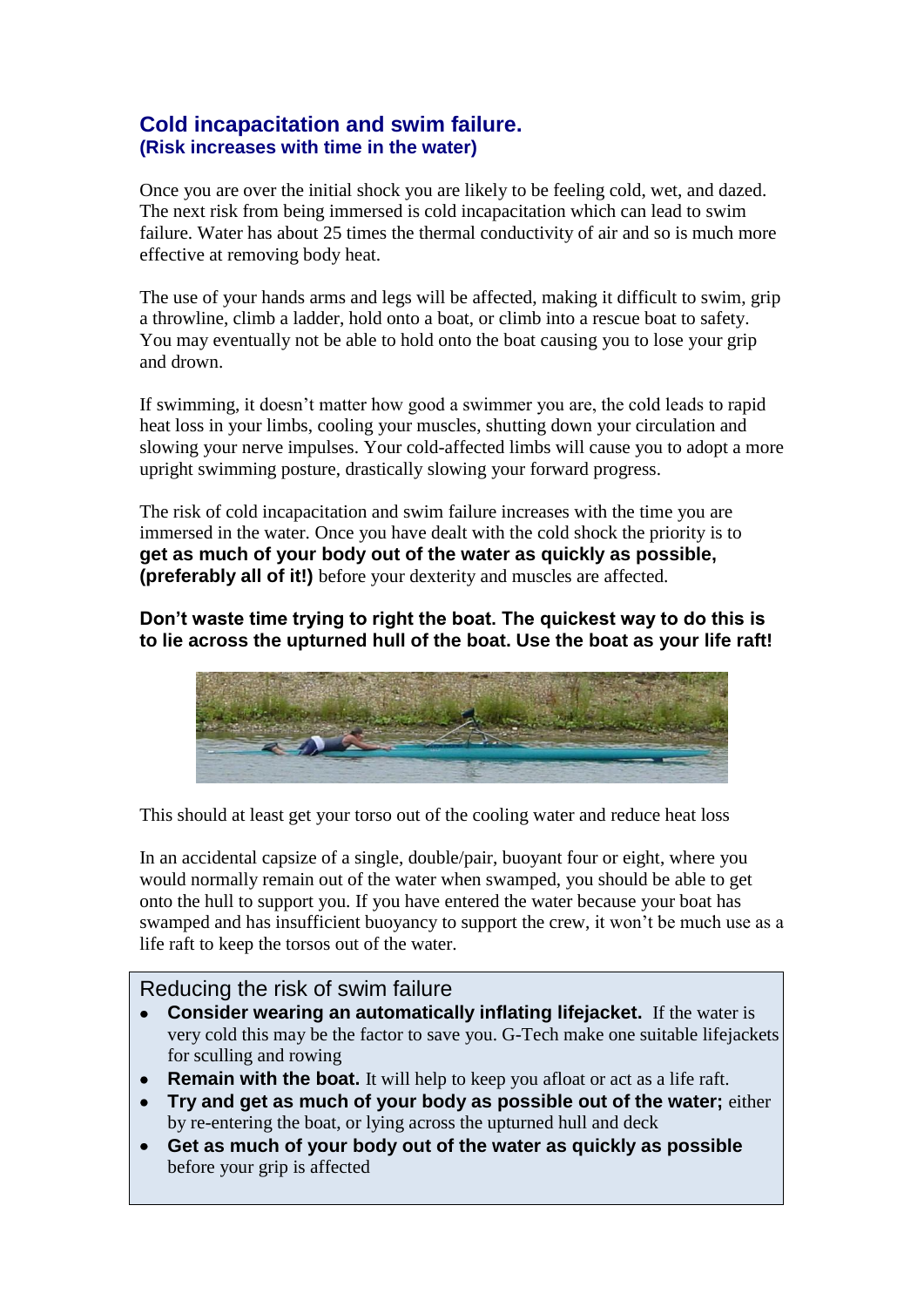#### **LOOK AFTER OTHERS in your crew**

Smaller, leaner, lighter individuals, e.g. children, or lightweight rowers will lose heat more rapidly than larger rowers, and in a group in the water, particular attention should be given to the lean individuals, to help them get as much of their body out of the water as quickly as possible.

If you can"t get out of the water then turn your mouth and nose away from the waves. Hold onto the boat or any object that floats. If there is nothing to hold onto then remain as still as possible to try and conserve heat.

Because of cold incapacitation leading to swim failure, swimming to safety should only be considered as a last resort. Unless rescue is immediately to hand, i.e. within a throwlines reach, or there is another immediate danger, such as being swept over a weir, stay with the boat, it is your life raft, until rescue arrives and can be more easily spotted than a head in the water.

# **Immersion Hypothermia**

#### **Maximum risk from approx 15+ minutes (depending on factors such as insulation and water temp) (risk increases with time immersed)**

Hopefully you will have reached safety on the bank/shore or been rescued. If you remain in the water you will continue to cool rapidly, and your core temperature may drop to the level at which hypothermia begins to set in.

If, for whatever reason, you find yourself in the water for a long time, you should avoid unnecessary movement, as any heat you generate will just be lost to the cooling water. Wet clothing is poor insulation and heat lost from moving your arms and legs in the water will far outstrip heat production.

#### **It may seem obvious, but PFDs help you float!**

If you took the precaution of wearing a personal flotation device (PFD) (a lifejacket or a buoyancy aid) then this will help you to float and conserve valuable energy and heat. If not, you will have to waste energy and heat treading water. A lifejacket will support your head to keep it clear of the water even if unconscious, whereas a buoyancy aid just helps you to float.

#### **HELP yourself**

If you cannot be rescued and remain immersed in the water, adopt the heat exchange lessening posture (HELP) posture if you can, (basically the foetal position), in which the arms are pressed against the chest, with the elbows close to the side of your body, the legs are pressed together and the knees drawn up. This will be a lot easier to adopt if you are wearing a PFD. If immersed in a group you should huddle together for support and for some thermal insulation. If you can"t huddle together in a group then you should try to link together and individually adopt the HELP posture.

Even when you are rescued, you will be wet and cold, so hypothermia is still a risk! Your core temperature will continue to fall on dry land, your hypothermia may get worse before it gets better.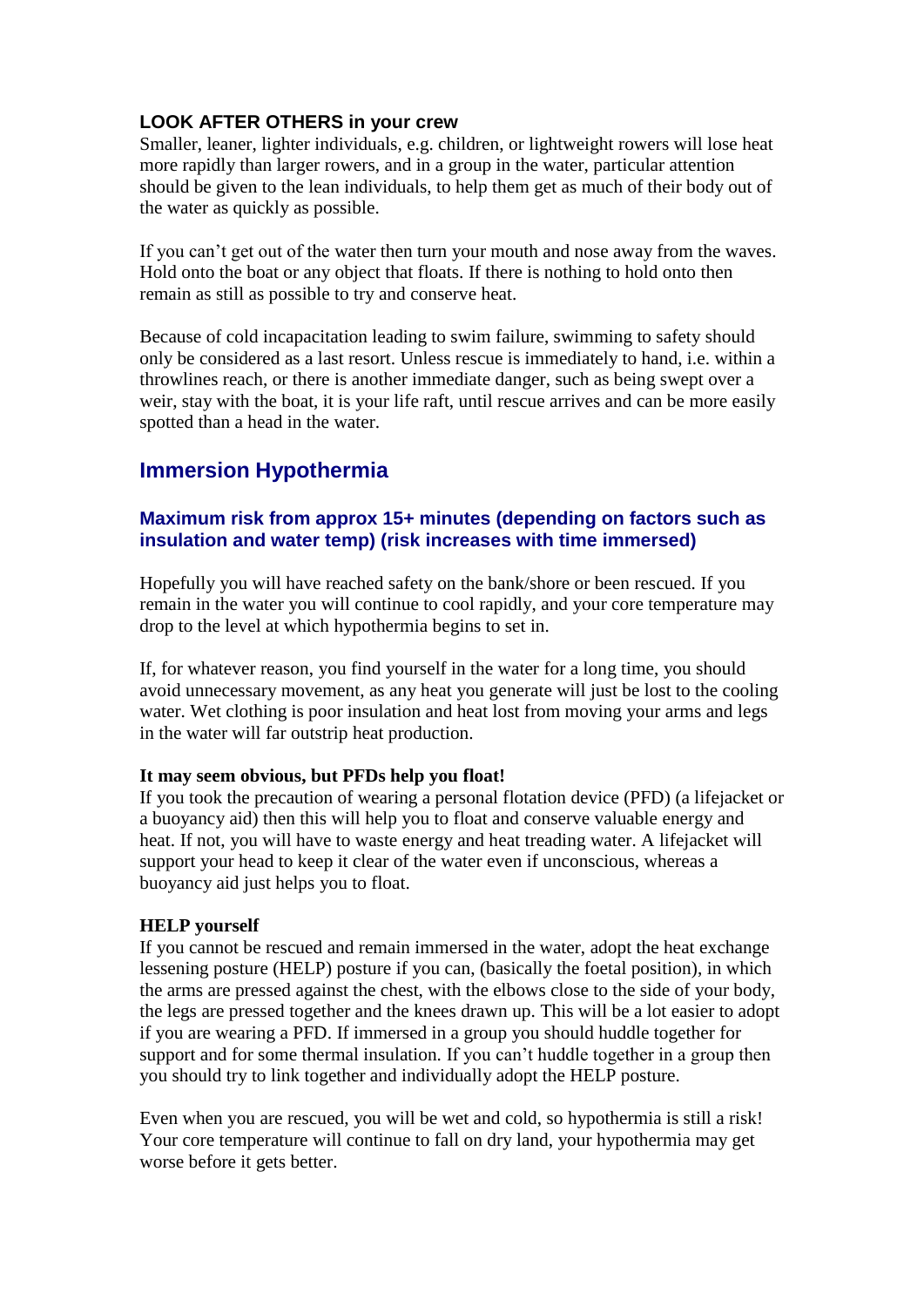# **Circum-rescue collapse after immersion (during rescue or in the hours afterwards)**

The last stage of risk from immersion occurs during rescue or in the hours afterwards. A drop in blood pressure upon rescue can cause you to collapse and lead to heart failure. Any water that has been inhaled can cause damage to your lungs. It is vital, therefore, that individuals who have been immersed are watched closely, well after they have been rescued, and medical help is sought if water has been swallowed or hypothermia or other consequences are suspected.

Where possible, when rescuing individuals, lift the individuals out of the water in a horizontal position and keep them in that position and as still as possible to reduce the chances of heart failure, due to the drop in blood pressure that can occur.

# **Care in rescuing individuals from the water**

Rough handling in rescue is dangerous, handle individuals carefully, lift them out horizontally if possible and then wrap them in extra layers of clothing to reduce further heat loss

Shield rescued individuals from the cooling effects of the wind, e.g. if travelling in a speeding launch

### Medical Attention!

Hypothermia can present a substantial risk to life and expert medical attention is important in the treatment of moderate or severe hypothermia In these cases an ambulance must be called to transport the victim to hospital as quickly as possible.

### **Safe practice in cold weather**

- Adopt the "One minute One Degree Rule"  $\bullet$
- $\bullet$  Go sculling with a buddy
- Wear a buoyancy aid or lifejacket in cold weather, particularly if you have chosen to scull alone. PFDs help you float and conserve energy=heat.
- Stay nearer safety. Keep the furthest point of your outing closer to safety, do  $\bullet$ laps in a safe area rather than a long out and back row. Wider bodies of water, large rivers, lakes and the sea can place you further from safety, and increase rescue times, seek shelter and safety nearer the shore if water conditions deteriorate and your boat starts taking on water.
- Land at a safe point if your shell starts to take on water. In cold conditions it is better to be out of your boat on the bank or shore, than out of your boat in the water, know the area around where you row so you know where to shelter and seek help in an emergency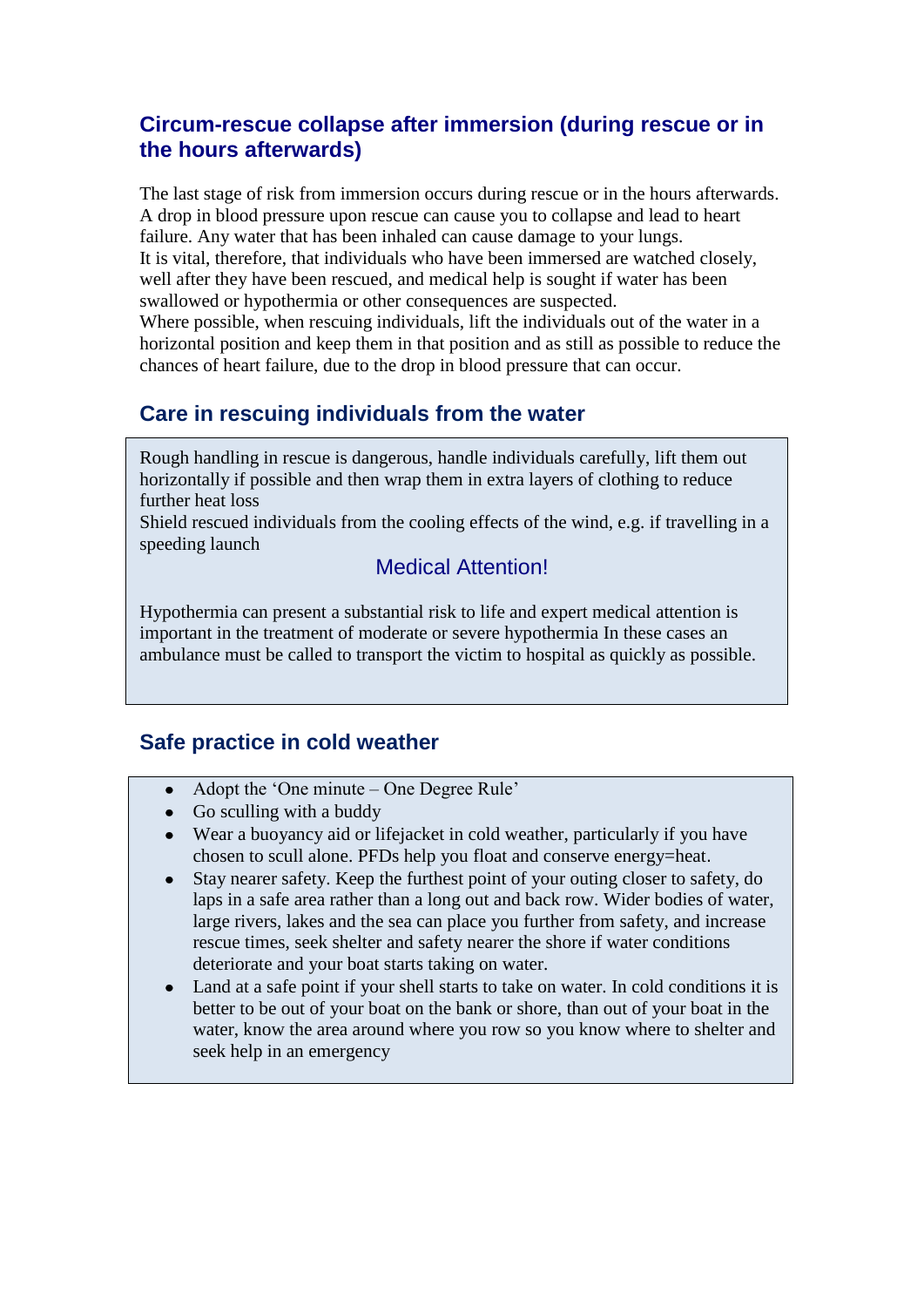# **Summary; What should you do if you end up in the water?**

- 1. **STAY AFLOAT. Avoid submersion of your head and face;**
- 2. **STAY CALM. Know that the effects of cold shock will pass.**
- 3. **STAY WITH THE BOAT. If rescue is likely, stay with the boat.**
- 4. **GET OUT OF THE WATER. Get yourself or as much of your body as possible out of the water as quickly as possible.**

#### 5. **STRADDLE AND PADDLE if on a single**

In a single scull, if there is no-one to rescue you, or if other dangers are present then with your torso over the upturned hull, paddle the boat with your arms to the nearest point of safety.

#### 6. **DON'T SWIM**

- Unless rescue is immediately to hand or other danger is imminent, don"t swim
- Cold water can impair your swimming ability no matter how good a swimmer you are in a warm pool. Tests of Olympic swimmers showed that cold water severely affected even *their* ability to swim. Do not make the decision to swim even a relatively short distance in cold water, you may not make it!
- When in the water you may underestimate the distance that you do have to swim.

#### 7**. If you are separated from your boat or remain immersed away from the shore. H.E.L.P yourself!**

- If you have something that floats then hold onto it.
- Adopt the heat exchange lessening posture (HELP) posture if you can, this will be easier if wearing a PFD. If in a group huddle together or link together and adopt the help posture. Keep facing your nose and mouth away from the oncoming waves.
- Remain as still as possible to conserve heat, treading water and swimming will increase heat loss.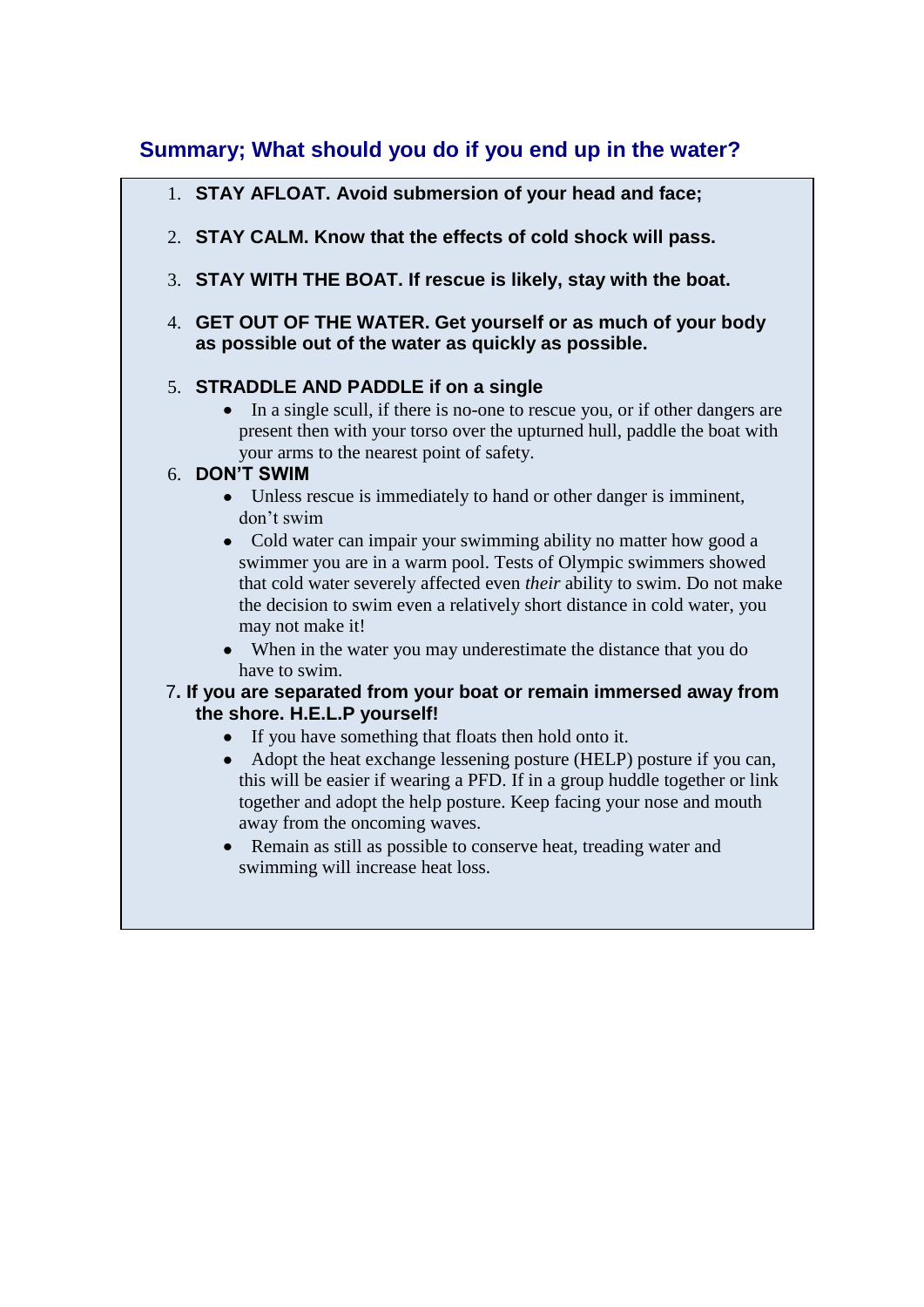# Before getting on the water; (participants, coxes and coaches)

| Develop your swimming ability  | Make sure that you are confident and competent in the water by practising your            |  |  |
|--------------------------------|-------------------------------------------------------------------------------------------|--|--|
|                                | swimming and capsize and immersion drill                                                  |  |  |
| Decide whether you should      | Remember lifejackets are designed to keep an unconscious or injured person's airway       |  |  |
| wear a personal flotation      | out of the water whilst buoyancy aids are designed to support a conscious person who      |  |  |
| device (buoyancy aid or        | can swim. They should be restricted to use only where rescue is close at hand.            |  |  |
| lifejacket)                    | If combinations of factors, e.g. level of experience of the participant, boat type, poor  |  |  |
|                                | weather conditions, cold water, mean that the risk of unexpected immersion and /or the    |  |  |
|                                | risk from immersion are increased, wear an appropriate personal flotation device.         |  |  |
| Do you have a medical          | If you have a long-term medical condition, which under the advice from your doctor        |  |  |
| condition?                     | does not prevent you from participating, the wearing a lifejacket may be appropriate,     |  |  |
|                                | particularly where swimming ability is restricted or there is a history of collapse.      |  |  |
| Practice rescue procedures in  | Practice a capsize drill in a single scull                                                |  |  |
| a safe environment, including  | Practice lying on the deck/upturned hull of the boat                                      |  |  |
| self-rescue                    | Practice re-entry into a single                                                           |  |  |
| <b>Assess the current</b>      | Are changes in conditions predicted?                                                      |  |  |
| environmental conditions and   | For example, consider the wind, stream, waves, tides, rain, etc.                          |  |  |
| the weather forecast;          | Check the water temperature, consider wind chill                                          |  |  |
| Know the local water           | What are the local circulation rules?                                                     |  |  |
|                                | What hazards are present?                                                                 |  |  |
|                                | Know where you can/can't get out easily, emergency ambulance rendezvous points,           |  |  |
|                                | how to summon assistance etc.                                                             |  |  |
|                                | Seek advice and study maps of the water before going on unfamiliar water                  |  |  |
| Carry out an equipment check   | Is the equipment suitable and in good working order?                                      |  |  |
| before getting on the water;   | Ensure that the buoyancy of the boat(s) is sufficient                                     |  |  |
|                                | Ensure that buoyancy chambers are secure and watertight                                   |  |  |
|                                | Is your choice of boat suitable for the conditions and your level of experience? e.g. its |  |  |
|                                | stability and suitability for the weight of the crew                                      |  |  |
| Wear the right clothing        | In cold/wet conditions or when on cold water, wear layers of warm/waterproof              |  |  |
|                                | clothing to keep warm when on the water, and to stay warm if immersion occurs             |  |  |
|                                | Wear a hat to reduce heat loss from the head in cold weather; the head has a rich blood   |  |  |
|                                | supply and poor insulation and heat loss from the head can be significant                 |  |  |
| Make the right equipment       | If combinations of factors, e.g. level of experience of the participant, boat type, poor  |  |  |
| choice                         | weather conditions, cold water, mean that the risk of unexpected immersion and /or the    |  |  |
|                                | risk from immersion are increased, wear an appropriate personal flotation device i.e. a   |  |  |
|                                | buoyancy aid or a lifejacket.                                                             |  |  |
| Know how to steer and stop     | To avoid collisions, learn how to do an emergency stop and practice it                    |  |  |
| the boat in an emergency       |                                                                                           |  |  |
| Plan your session              | Where are you going? In which direction? Are there any hazards about should you fall      |  |  |
|                                | in?                                                                                       |  |  |
|                                | How far are you going?                                                                    |  |  |
|                                | How long will you be?                                                                     |  |  |
| Let someone know your plans    | Do people know where you are going and how long you will be?                              |  |  |
|                                | Fill in the outing register to provide details of your planned outing                     |  |  |
|                                | Tell someone                                                                              |  |  |
| Don't go out alone; Check that | Are there other individuals about who could assist you in the event of an emergency?      |  |  |
| help is at hand.               | If you are going out in a boat, check that help is at hand; are there other people about  |  |  |
|                                | who could assist if you got into difficulties?                                            |  |  |
| Plan what you will do in the   | What would you do in the event of capsize/immersion?                                      |  |  |
| event of emergency, should     | What are the safety procedures in your club and on your local stretch of water?           |  |  |
| immersion occur                | How will you summon assistance; do you have a charged mobile phone with a signal          |  |  |
|                                | in a suitable water-proof container? (an empty water bottle can be used!)                 |  |  |
| Are you fit to row/coach?      | Don't go out on the water if you are ill or under the influence of alcohol or drugs. This |  |  |
|                                | could increase the likelihood of immersion and reduce your abilities during any rescue.   |  |  |